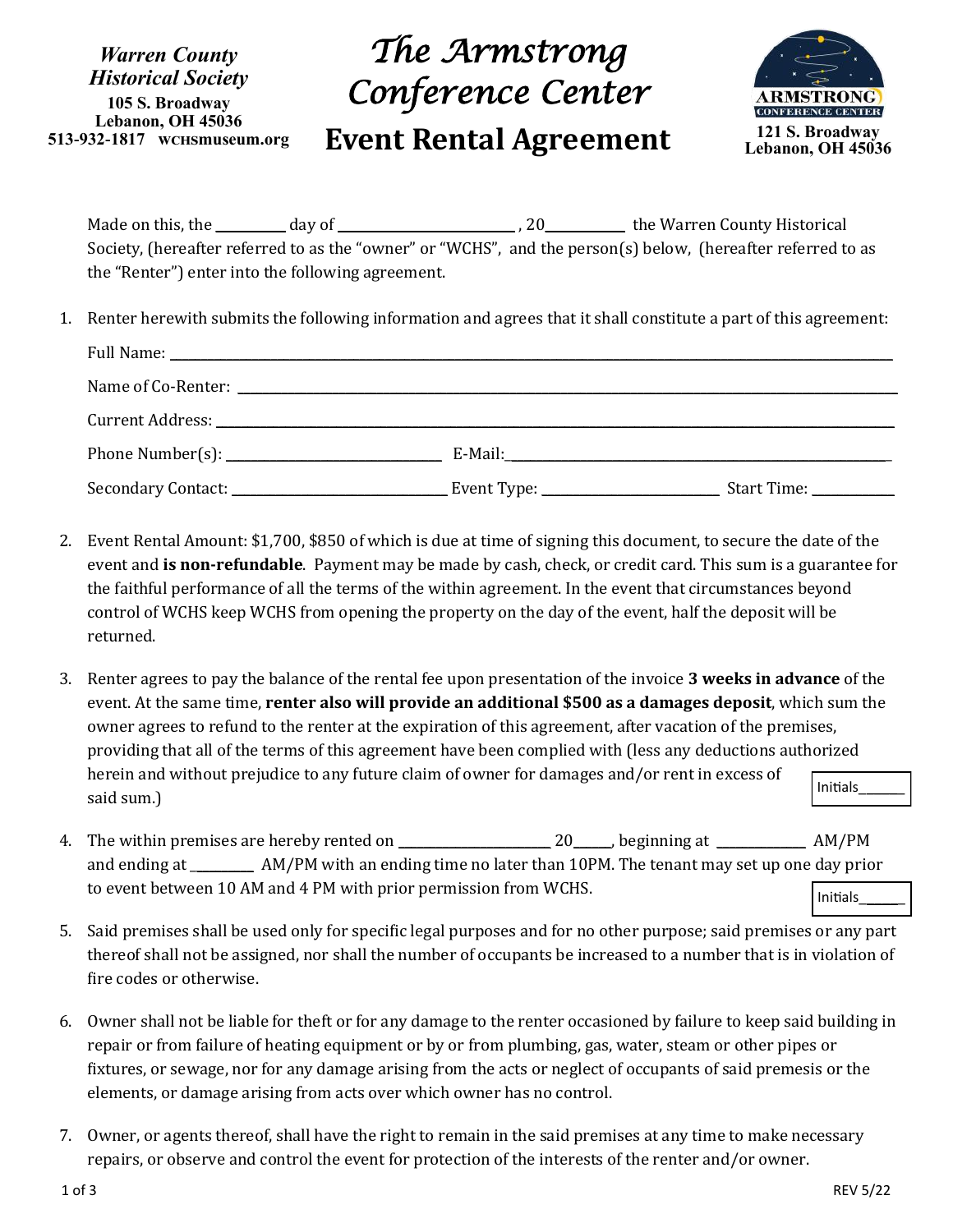- 8. If the renter shall, at any time, violate or fail to observe any of the terms, conditions, rules, and regulations set forth and referred to herein, or if the premises are used in a manner objectionable to the owner, or if the renter of the said premises disturb or annoy adjacent property owners unreasonably, the owner shall be entitled to immediate possession of the premises and termination of the event. Owner shall not be liable for any debts of renter due to early termination of the event.
- 9. Renter agrees to vacating the premises by 10pm on the date of event. The premises shall be left in the same condition as upon entry. Renter shall take with them any and/or all trash and debris resulting from the event. Any extraordinary necessary cost or expense, of WCHS, in cleaning, or for damage caused by the renter shall be reimbursed, to the renter, after credit for the \$500 damage deposit.

## **10. The renter agrees to the following restrictions**

- **No firearms are allowed on the premises.**
- **No loud music or excessive noise.**
- **Nothing shall be thrown.**
- **No bicycles or other vehicles.**
- **No animals.**
- **Do not remove any artwork or fixtures.**
- **Do not damage the walls, woodwork, or other parts of the physical structure of the rented area.**
- **Do not damage the exterior grounds or landscape,**
- **Decorations will be limited to table decorations. No decorations shall hang from the ceiling or walls.**
- **No open flames.**
- **No beer kegs, ice tubs, or other wet object may be set directly on the wooden floor.**
- Initials\_\_\_\_\_\_ **Neither the grand piano nor interactive flat screen are included in the rental. However, a Spinet piano and/or a projection screen may be provided upon request.**
- 11. Renter agrees to abide by all of the rules and regulations as presented to renter by the owner as posted in the entranceway or rooms of the premises or the building of which the premises are a part, or as may be attached to this contract.
- 12. One or more waivers of any covenant or condition by the owner shall not be construed as a waiver of a further breach of the same covenant or condition.
- 13. Tennant assumes responsibility for the use of COVID-19 protocols and any illness(es) resulting from event.

## **14. Additional Terms:**

a) During any event in which alcoholic beverages are to be served as a result of either a direct purchase from the owner and/or his representatives or as a result of purchasing a right to attend the event (i.e., purchase of a ticket to attend the event), the tenant assumes absolute responsibility to secure all proper State of Ohio Department of Liquor Control permits. Owner agrees to provide assistance to tenant for proper application to the State of Ohio Department of Liquor Control permits. Renter hereby holds owner harmless from any and all liabilities which may result from the sale or distribution and/or consumption of alcoholic beverages during any time renter is conducting the event and occupies the premises. Owner reserves the right at any time that alcoholic beverages are being distributed, or being sold within the premises during the designated time the renter is renting, to exclude distribution to any individual or group, appearing to be impaired by such consumption, or to terminate all distribution regardless of renter's desire. Initials\_\_\_\_\_\_